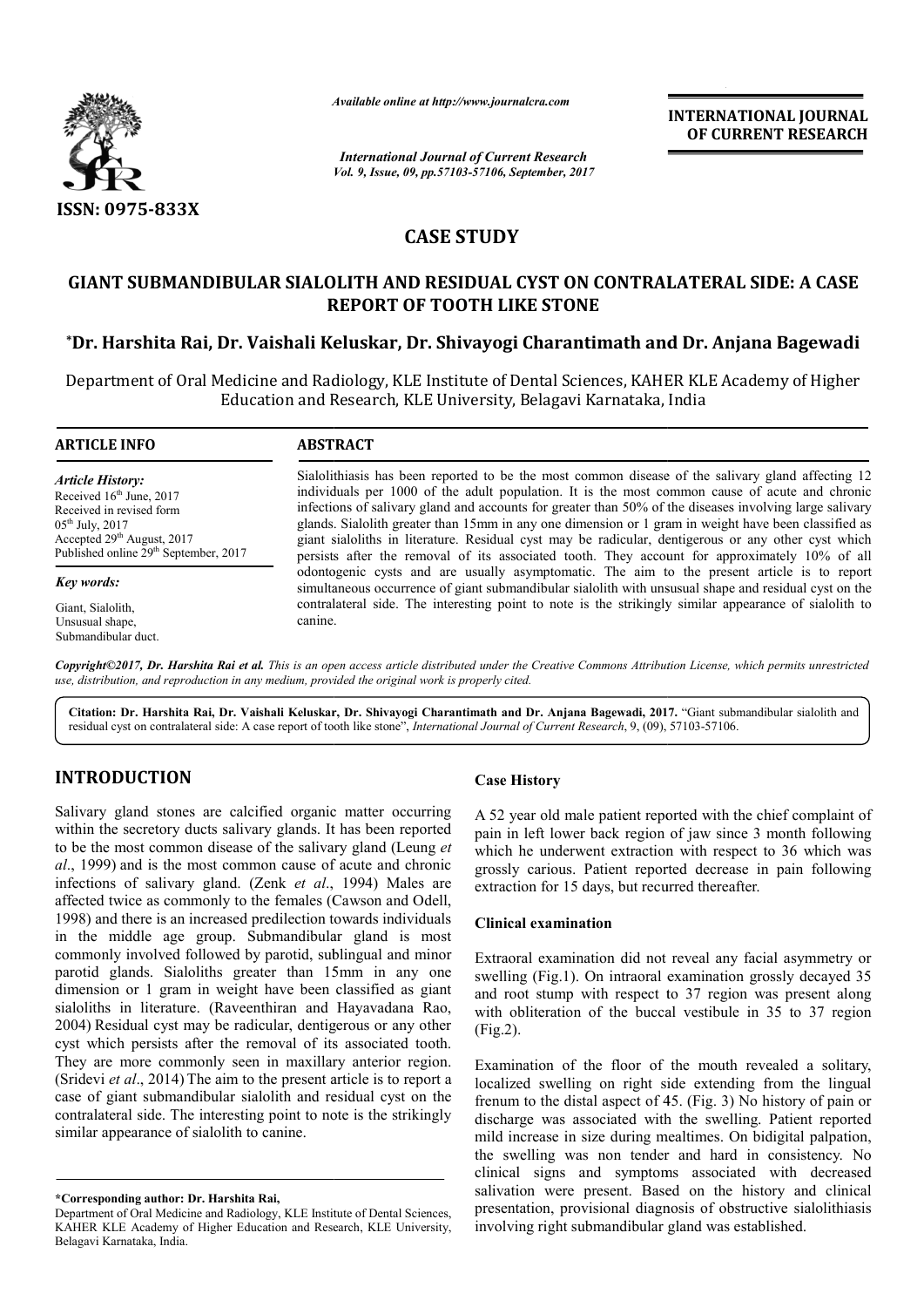

**Fig. 1. Extraoral profile of patient showing no evidence of swelling**

epicenter of the cystic radiolucency was located in the epicenter of the cystic radiolucency was located in the periapical region of the former involved 36 which was extracted due to caries (Fig.4). Mandibular occlusal radiograph revealed a well-defined cylindric shaped radiopacity with extracted due to caries (Fig.4). Mandibular occlusal radiograph<br>revealed a well-defined cylindric shaped radiopacity with<br>respect to 44-47 (Fig. 5). Similar findings were noted in OPG, which revealed a well-defined cystic lesion with respect to 36 to 37 region.



**Fig. 4. IOPA revealing well defined unilocular radiolucency with discontinuity in superior aspect discontinuity in superior aspect**





**Fig. 3. localised solitary swelling in the floor of mouth**

### **Investigations**

IOPAR with respect to 35-37 region revealed a well-defined oval shaped radiolucency with corticated boundary. The

Fig. 5. Mandibular occlusal radiograph with canine like sialolith **in the floor of the mouth**



**Fig. 6. OPG revealing sialolith of submandibular duct on right side and residual cyst on left side with perforation**



**Fig. 2. Obliteration of buccal vestibule w.r.t 35 35-37 region**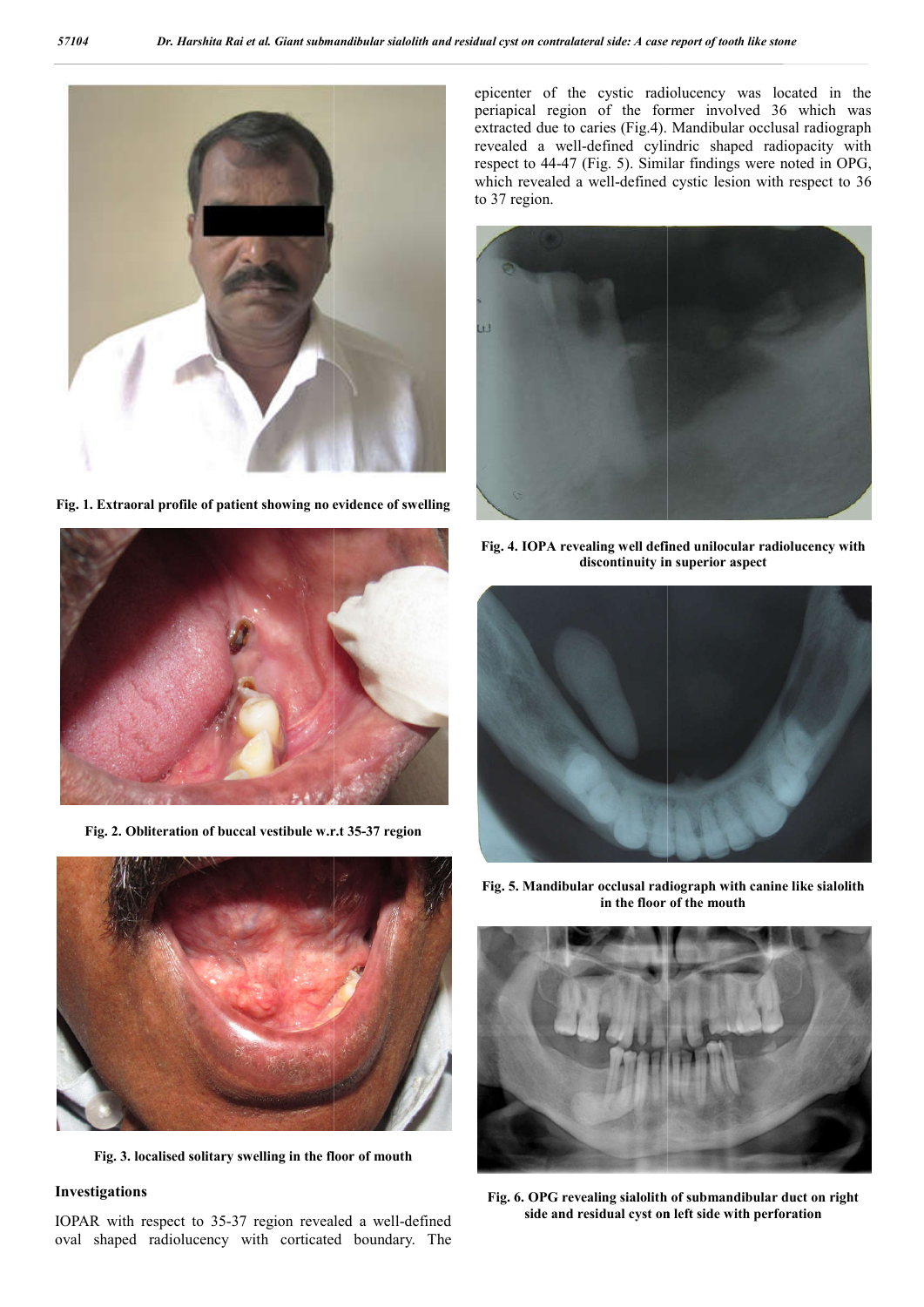#### **Treatment**

Patient was referred to the department of oral and maxillofacial surgery where surgical removal of the sialolith (Fig. 7) and surgical enucleation of the cyst was carried out. (Fig. 8) was carried out. The removed stone measured around 25 mm in the anteroposterior dimension, tapering in shape with rough surface and light yellow in colour (Fig.9). The histopathology findings of the cystic lining were suggestive of Radicular Cyst.



**Fig. 7. Sialolith in wharton's duct after exposure**



**Fig. 8. Perforation of buccal cortical plate w.r.t 34-37 region**



**Fig. 9. Surgically removed sialolith measuring approximately 25mm**

The internal structure revealed well defined radiolucency within the cystic lesion suggesting perforation. Radiopacity was present extending from the 43 to 46 region mimicking tooth like structure (Fig. 6). Based on the history, clinical and radiographic examination diagnosis of right submandibular sialolith and residual cyst with respect to 36 region was made.



**Fig. 10. Post-operative OPG**

#### **Follow up**

No reccurence of either the cyst or sialolith was noted in a period of one and a half year (Fig. 10). Salivary flow of the patient was optimum and no signs of xerostomia were noted.

## **DISCUSSION**

The degree of severity of sialolithiasis can be correlated to the degree of obstruction in the salivary duct. (Williams, 1999) In the present case, the patient did not report any history of associated pain or tenderness in the gland. The asymptomatic nature of the disease could be responsible for the giant size of the calculi as the patient did not seek medical consultation earlier and it was an incidental finding. Gonçalves *et al*. (2002) have reported a case with unusual shape of sialolith but only one such case with canine-like appearance has been reported previously in the literature. (Gupta *et al*., 2013) Imaging modalities are very helpful in detecting the presence of salivary gland calculi. A standard mandibular occlusal radiograph best demonstrates the stone. Other methods include sialography, ultrasonography and CT scan. Ultrasonography is usually indicated to located small calculi and when sialography cannot be performed due to acute sialadenitis secondary to sialolithiasis. Various treatment options are available depending on the extent and severity of the disease. During the acute phase treatment is primarily palliative. Surgical intervention is indicated only after the acute phase has subsided. Sialendoscopy is a latest treatment modality which facilitates the removal of deep seated stones without compromising the gland. It can be used alone or in conjunction with piezoelectric extracorporeal shock wave lithotripsy. (McGurk *et al*., 2005) Residual cysts are of inflammatory origin which occurs primarily in periapical position and persist after the removal of associated teeth. Radiographically, the cysts appear as well defined radiolucencies with sclerotic margins. Occasionally, in long standing cystic lesions radiopaque masses of calcification may be appreciated which range in size from barely perceptible masse to larger masses rarely crossing 0.5 cm. (White and Pharoah, 2006) One such case was reported by Sridevi *et al* where the cyst was associated with calcifications in an elderly patient. (Sridevi *et al*., 2014) In the present case however, internal structure was homogenously radiolucent. In cases